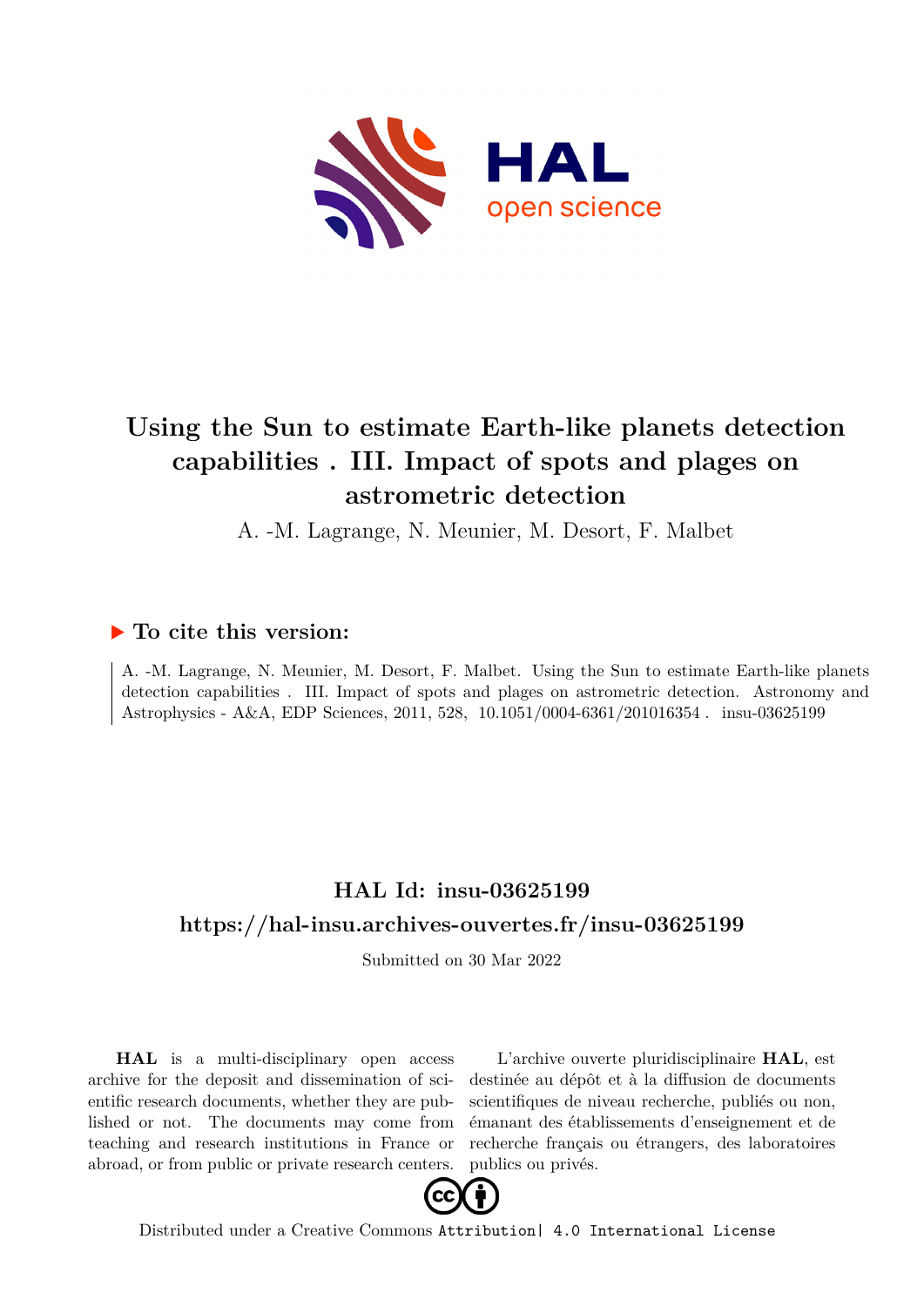LETTER TO THE EDITOR

# **Using the Sun to estimate Earth-like planets detection capabilities**

## **III. Impact of spots and plages on astrometric detection**

A.-M. Lagrange<sup>1</sup>, N. Meunier<sup>1</sup>, M. Desort<sup>1</sup>, and F. Malbet<sup>1</sup>

UJF-Grenoble 1 / CNRS-INSU, Institut de Planétologie et d'Astrophysique de Grenoble (IPAG) UMR 5274, 38041 Grenoble, France e-mail: Lagrange@obs.ujf-grenoble.fr

Received 17 December 2010 / Accepted 11 January 2011

#### **ABSTRACT**

Aims. Stellar activity is a potentially important limitation to the detection of low-mass extrasolar planets with indirect methods (radial velocity, photometry, astrometry). In previous papers, using the Sun as a proxy, we investigated the impact of stellar activity (spots, plages, convection) on the detectability of an Earth-mass planet in the habitable zone (HZ) of solar-type stars with radial velocity techniques. We here extend the detectability study to astrometry.

Methods. We used the sunspot and plages properties recorded over one solar cycle to infer the astrometric variations that a Sun-like star seen edge-on, 10 pc away, would exhibit, if covered by such spots/bright structures. We compare the signal to the one expected from the astrometric wobble  $(0.3 \mu as)$  of such a star surrounded by a one Earth-mass planet in the HZ. We also briefly investigate higher levels of activity.

Results. The activity-induced astrometric signal along the equatorial plane has an amplitude of typically less than  $0.2 \mu$ as (rms = 0.07 µas), lower than the one expected from an Earth-mass planet at 1 AU. Hence, for this level of activity, the detectability is governed by the instrumental precision rather than the activity. We show that for instance a one Earth-mass planet at 1 AU would be detected with a monthly visit during less than five years and an instrumental precision of 0.8  $\mu$ as. A level of activity five times higher would still allow this detection with a precision of  $0.35 \mu$ as. We conclude that astrometry is an attractive approach to search for such planets around solar type stars with most levels of stellar activity.

**Key words.** planetary systems – stars: variables: general – Sun: activity – sunspots – Astrometry

### **1. Introduction:**

Stellar activity is now recognized as a potentially strong limitation for the indirect detection of planets. Indeed, spots and bright structures (plages, network) produce brightness inhomogeneities at the stellar surface that affect the photometric, astrometric, and radial velocity (RV) signals. The RV signal is also affected by the inhibition of convection in the active area. The amplitude of the activity-related stellar noise depends on the activity pattern and intensity, which is related to the stellar properties (age, temperature, etc.). For young, active stars, or late-type stars, the signal may mimic that of a giant planet with periods of the order of the star rotational period. For less active, solar-type main-sequence stars, the noise is much lower, but can nevertheless affect the detection of terrestrial planets. In two recent papers, we investigated the impact of spots (Lagrange et al. 2010; hereafter Paper I), plages and convection (Meunier et al. 2010; hereafter Paper II) on the detectability of an Earth-mass planet located in the habitable zone (HZ) of the Sun, as seen edge-on and observed in RV or in photometry. To do so, we took into account all spots and plages recorded over one solar cycle. We showed that providing a very tight and long temporal sampling (typically twice a week over more than two orbital periods) and an RV precision in the 10 cm/s range, the photometric contribution of plages and spots should not prevent the RV detection of Earth-mass planets in the HZ. This is no longer true when convection is taken into account.

Here, we complete the previous work by estimating the astrometric signal produced by the same structures over the same solar cycle, and we compare it to the astrometric signal induced by an Earth-mass planet located at 1 AU from the Sun. We also compare this signal with the RV and photometric signals.

### **2. Data and results**

#### 2.1. Data

The data used to compute the astrometric signals are fully described in Paper II. In brief, they consist of all (20 873) sunspot groups larger than 10 ppm of the solar hemisphere, provided by USAF/NOAA ([http://www.ngdc.noaa.gov/](http://www.ngdc.noaa.gov/stp/SOLAR/) [stp/SOLAR/](http://www.ngdc.noaa.gov/stp/SOLAR/)) and all (1803344) bright structures: plages (in active regions) and network structures (bright magnetic structures outside active regions) found from MDI/SOHO (Scherrer et al. 1995) magnetograms larger than 3 ppm, during the period between May 5, 1996 (JD 2450209) and October 7, 2007 (JD 2454380). The temperatures associated to these two types of structures was deduced from the comparison between the variations of the resulting irradiance and the observed ones (Froehlich & Lean 1998) during this period. Our temporal sampling is one day, with a few gaps, corresponding to a coverage of 86%.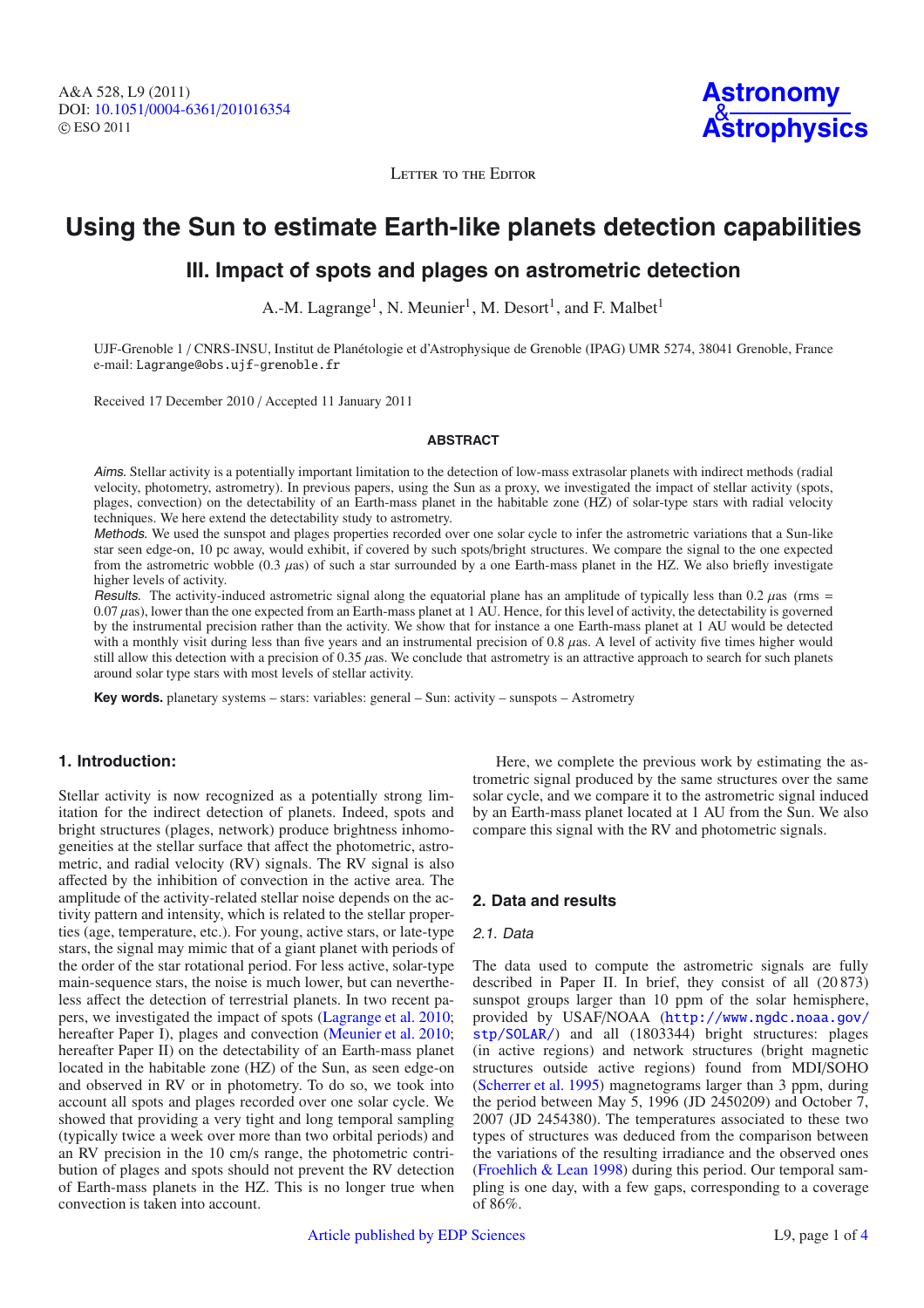

**[Fig. 1.](http://dexter.edpsciences.org/applet.php?DOI=10.1051/0004-6361/201016354&pdf_id=1)** Temporal variations of the astrometric shifts along (*top*) and perpendicular to (*bottom*) the equator, caused by the combination of spots and bright structures. The Sun is supposed to be seen edge-on and located 10 pc away.



**[Fig. 2.](http://dexter.edpsciences.org/applet.php?DOI=10.1051/0004-6361/201016354&pdf_id=2)** Astrometric shift (deltax) as a function of time (*top*) and excursions of the photocenter (*bottom*) during a low-activity period (JD 2450335 to JD 2450365).

#### 2.2. Astrometric temporal variations

For each date, we compute the position  $(x, y)$  of the Sun photocenter caused by the presence of these dark and bright structures, assuming it is seen edge-on, 10 pc away. The resulting shifts along and perpendicular to the equatorial plane are shown as a function of time in Fig. 1. We report in Table 1 the rms of the shifts during the entire cycle, as well as during the low and high activity periods, and the corresponding values for the RV and photometric signals.

Finally, we provide in Fig. 2 the temporal variations of the astrometric shift along the equator as well as the global excursion of the photocenter during a short 30-day period during the low-activity phase. The astrometric signal, if measured precisely enough, allows the determination of the star rotation period. The



**[Fig. 3.](http://dexter.edpsciences.org/applet.php?DOI=10.1051/0004-6361/201016354&pdf_id=3)** Astrometric shifts along the equatorial plane versus RVs caused by spots and plages (*top*) and to spots, plages, and convection (*bottom*). No instrumental noise is assumed here.

same is true for the RV and photomteric signals. The astrometric signal would furthermore provide additional and unique information. In Fig. 2, we see that the structure at the origin of the observed variations is located in the southern hemisphere of the star, and it moves from east to west, i.e. from the left to the right in the lower panel of Fig. 2. Therefore, the astrometric signal provides the means, within one rotation period, to determine the direction of the star's rotational axis in the plane of the sky. Note that this assumes that we know by photometry or RV measurements if the perturbating structures are hotter or cooler than the photosphere and requires a very good astrometric precision. Moreover, one needs to isolate and monitor one single structure, which means that only periods of low activity can provide this information (indeed, during more active periods, the contributions of all individual structures mix).

### 2.3. Relation between RV, photometric, and astrometric signals

The astrometric variations along the equatorial plane are well correlated with the RV signal caused by spots and plages (see top panel of Fig. 3). For a single spot, the ratio between the shift and the RV depends on the star's properties  $(v \sin i)$  and is almost independant of the spot properties. The correlation found here shows that this property remains when taking several spots/structures into account. The slope of the RV variations (in m/s) to the shifts (in  $\mu$ as) is 5, which is compatible with the value expected from a single spot. Once convection is taken into account in the RV computation, however, there is no correlation any longer between the astrometric shift in x and the RV variations (see Fig. 3). This difference of behaviour between the "noconvection" and "convection" cases could in principle be used to estimate the level of convection, if any, that is associated to the star.

Finally, no correlation is found between the relative photometric variations and the astrometric shifts (either the Δ*x* or the shift-to-centre). This is not surprising because the photometric variations marginally depend on the spot/plage locations, conversely to the astrometric shifts.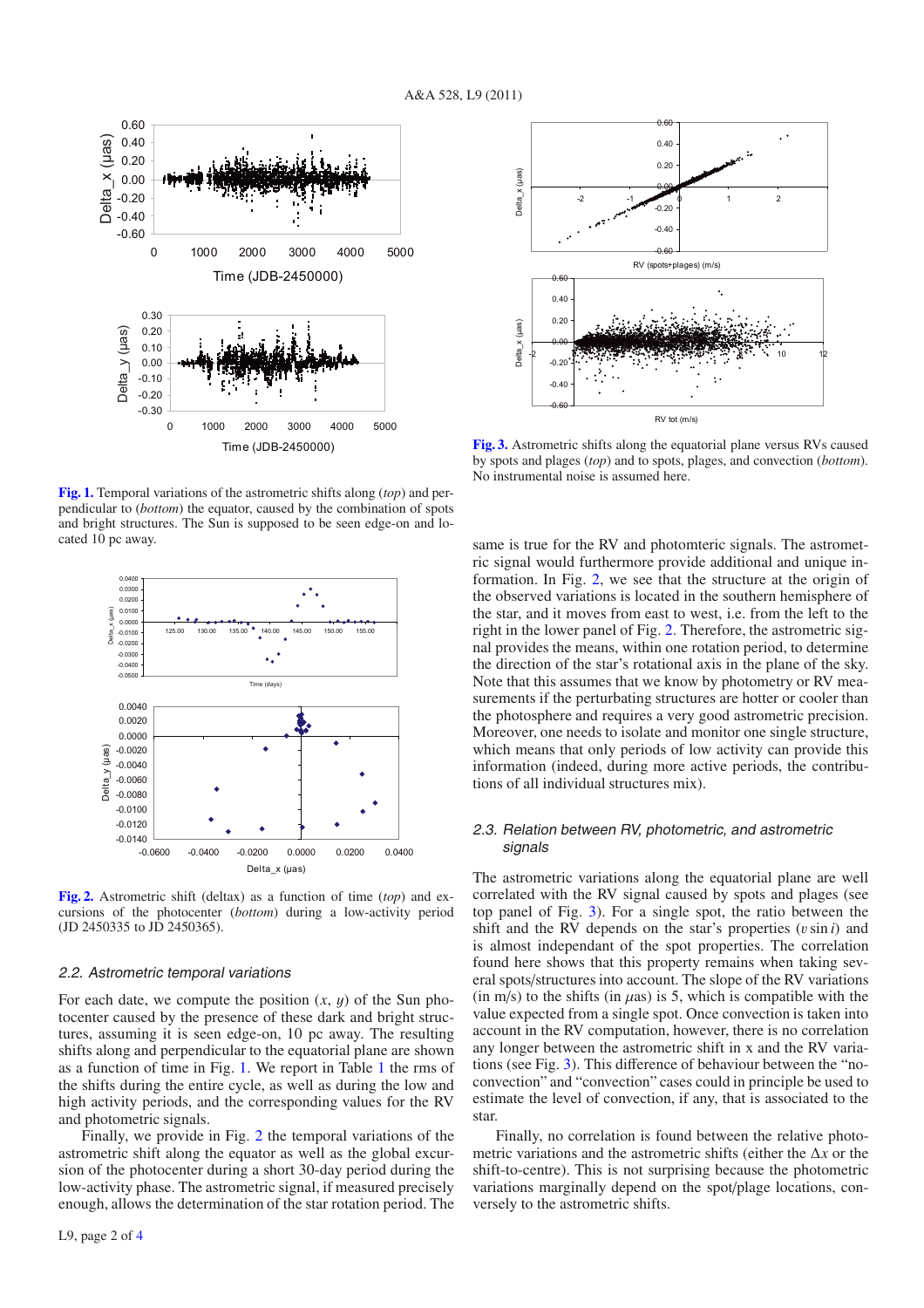**Table 1.** Measured rms for the shifts, RV and photometry caused by the spots and bright structures.

| Period            | $\text{rms}(\Delta X)$ | $\text{rms}(\Delta Y)$ | rms(RV)<br>without conv. | rms(RV)<br>with conv. | rms(TSI)             |
|-------------------|------------------------|------------------------|--------------------------|-----------------------|----------------------|
| all               | 0.07                   | 0.05                   | 0.33                     | 2.4                   | $3.6 \times 10^{-4}$ |
| high1             | 0.09                   | 0.06                   | 0.42                     | 1.42                  | $4.5 \times 10^{-4}$ |
| high <sub>2</sub> | 0.08                   | 0.05                   | 0.37                     | 1.62                  | $3.9 \times 10^{-4}$ |
| low               | 0.02                   | 0.01                   | 0.08                     | 0.44                  | $1.2 \times 10^{-4}$ |

Notes. Shifts in x and y are in uas, RV are in m/s. RV and photometry rms are taken from Paper II. The entire cycle (referred as "all") to as well as low- and high-activity periods are considered. The low-activity period is from July 1, 1996 (JD 2450266) to April 1, 1997 (JD 2450540), and the first considered high-activity period (referred to as "high1") is from February 1, 2000 (JD 2451576) to November 1, 2000 (JD 2451850). Both correspond to the low- and high-activity 9-month periods considered in Paper II. We also consider a longer (923 days) activity period (referred to as "high2"), from JD 2451577 to JD 2452500.

#### **3. Discussion**

#### 3.1. Planet detection in astrometry

We see in Fig. 1 that the activity-induced shifts are most of the time smaller than  $0.2 \mu$ as, i.e. smaller than the amplitude of the shifts induced by an Earth-mass planet at 1 AU (0.33  $\mu$ asalong the equatioral plane and  $\theta$  *µasperpendicular to the equator).* These values agree with the estimates of Makarov et al. (2010). The rms of the equatorial shift over the entire cycle is about five times smaller than the amplitude of the Earth signal, and four times smaller during high activity. This means that the Sun activity would not prevent the detection of an Earth-like planet located in the HZ, provided the precision of the data allows for these mesurements. This is illustrated in Fig. 4, where we show the periodogram of the astrometric shifts along the equatorial plane once a one Earth-mass planet has been added (no noise). In this example, we use a limited amount of data instead of the whole set of data, in order to be closer to a real case. The chosen temporal sampling is of one month  $\frac{+}{-}$  five days over 50 months, which is typical of the strategy adopted for the NEAT instrument recently proposed to ESA (Léger 2010), dedicated to a systematic astrometric search for exo-Earths in the HZ of nearby stars.

We then explored different instrumental noises. An example is given in the lower panel of Fig. 4 where we assume a noise of 0.8  $\mu$ as<sup>1</sup>. The temporal sampling is the same as before. The planet is still detectable. However, now the correlation seen in the previous section between the astrometric shift along the equatorial plane and the RV variations is not any longer present. This is because the instrumental noise exceeds the activity-induced noise. The consequence is that if we take the instrumental noise into account, it will not be possible with this level of activity to estimate the level of convection using the astrometric and RV data.

We finally explore different levels of activity. We found that an instrumental precision similar to that expected for the NEAT instrument for a five hour-long visit of a G2 star located 10 pc away (0.35  $\mu$ as) will easily allow the detection even for stars five times more active than the Sun (we conservatively assume that such a star will produce shifts five times higher than the  $Sun)^2$ . This is illustrated in Fig. 5 where we show the periodograms



**[Fig. 4.](http://dexter.edpsciences.org/applet.php?DOI=10.1051/0004-6361/201016354&pdf_id=4)** Periodograms of the shift along the equatorial plane of the Sun viewed edge-on and surrounded by a one Earth-mass planets at 1AU, and observed once a month approximately, for 50 months. From *top to bottom*: 1) low-activity period, no instrumental noise; 2) high-activity period, no instrumental noise; 3) low-activity period, 0.8 µasrms instrumental noise; 4) high-activity period,  $0.8 \mu$ asrms instrumental noise.

of the shift along the equatorial plane (same sampling as before) during the low- and high-activity periods. Given Lockwood et al. (2007) relation between the relative photometric variations and the Ca H & K line strength index  $log(R'HK)$ , and given the log(R'HK) for the Sun (between  $\simeq -4.85$  and  $-5.0$  respectively during the high- and low-activity phases), this corresponds to a log(R'HK) smaller than −4.25. Most active stars fall into this regime. Indeed, among the 385 Hipparcos stars closer than 20 pc with a known R'HK, only eight have  $log(R'HK) \ge -4.2$  (see Fig. 6; Maldonado et al. 2010).

So far we assumed that the angle of the planet orbit (supposedly identical to the equatorial plane) is known. For real observations though, this information will not be known a priori and

 $<sup>1</sup>$  This value corresponds to the precision that NEAT will provide in</sup> one hour observations. In practice, each visit will be longer (up to about five hours) to ensure a better precision (precision is proportional to  $\frac{1}{\sqrt{t_{\text{obs}}}}$ .

 $\frac{2}{3}$  In practice, a level of activity five times higher will probably induce shifts smaller than 5 times the shifts, as statistically, there will be more chances that the effects of structures located on a given side of the hemisphere be balanced by that those of structures on the opposite side